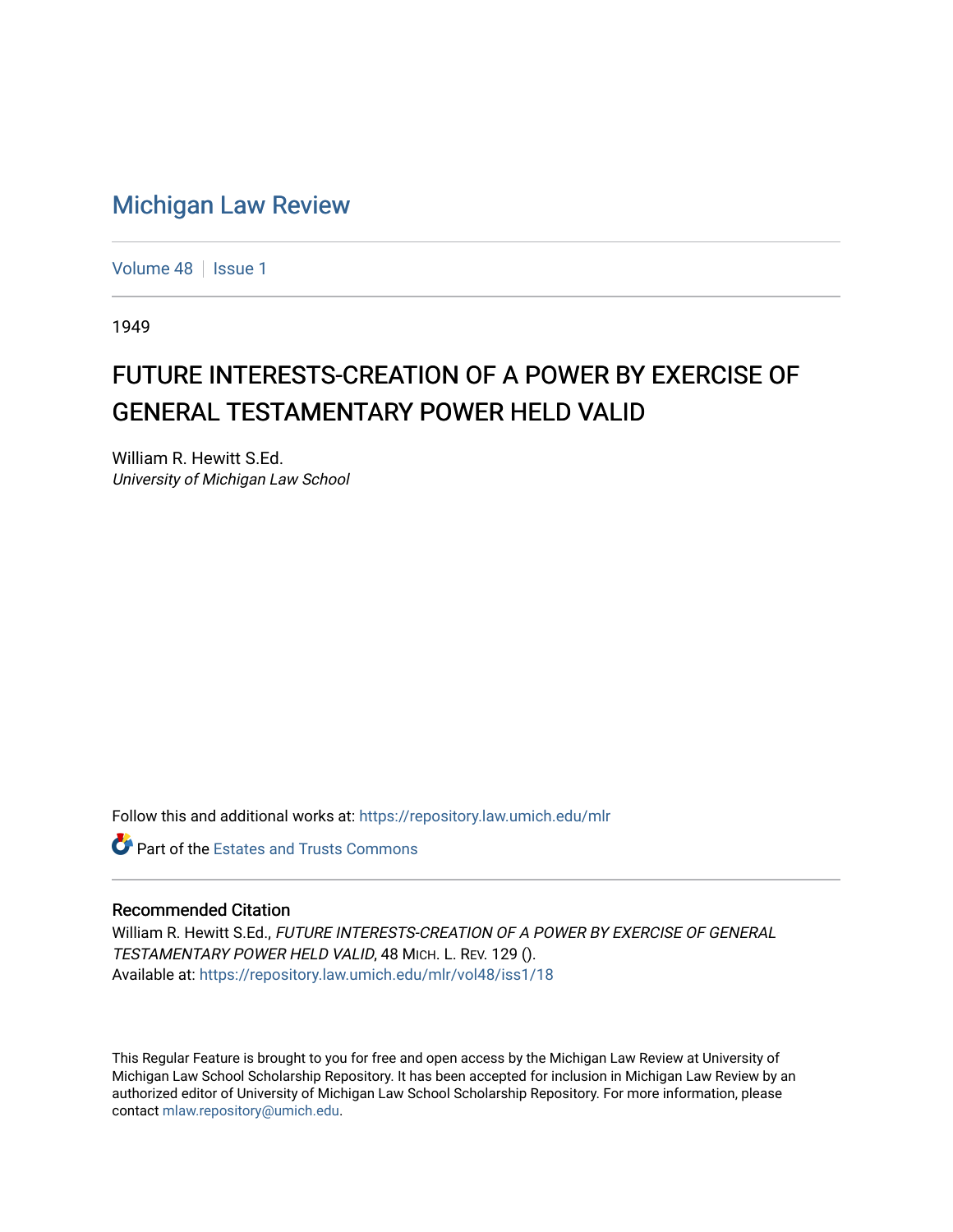FUTURE INTERESTS-CREATION OF A POWER BY EXERCISE OF GENERAL TES-TAMENTARY POWER HELD VALID-H in his will created a trust which provided for a life estate for his wife W. The trustee was directed to distribute the corpus of this trust after W's death "to such person or persons as she  $[W]$  may limit, nominate, and appoint by her last will and testament." At her death, W's will provided that part of the property over which she had a power of appointment was to continue in trust for *S* for life, with the power in *S* to dispose of the corpus absolutely by her last will. *S,* by her will, attempted *t9* appoint the corpus of the trust. P, trustee, petitioned for instruction as to the proper distribution of the corpus of the trust. All interested parties under the wills of *W* and *S* were joined as defendants. On appeal from a decree upholding the appointment by S's will, *held,* affirmed. The donee of a general testamentary power of appointment may exercise the power by appointing a partial estate and creating another power of appointment. *Lamkin v. Safe Deposit and Trust Co. of Baltimore,*  (Md. 1949) 64 A. (2d) 704.

In spite of recurring statements that a power of appointment cannot be delegated,<sup>1</sup> the weight of authority in this country sustains the result reached in the principal case.2 There seem to be three valid theories by which such result may be justified. According to one leading author, the creation of the second power is explainable, "not as a delegation of the first power, but as an appointment of the property to shift on an event, namely, the exercise of the second."<sup>3</sup>

1 Thayer v. Rivers, 179 Mass. 280, 60 N.E. 796 (1901); Hood v. Haden, 82 Va. 588 (1886); 1 SIMES, LAW OF FUTURE INTERESTS, §264 (1936).

<sup>2</sup>Garfield v. State Street Trust Co., 320 Mass. 646, 70 N.E. (2d) 705 (1947); Thayer v. Rivers, 179 Mass. 280, 60 N.E. 796, (1901); Crooke v. County of Kings, 97 N.Y. 421 at 456-8 (1884); Matter of Wildenburg's Estate, 174 Misc. 503, 21 N.Y.S. (2d) 331 (1940); Matter of Hart, 262 App. 190, 28 N.Y.S. (2d) 781 (1941); Central Hanover Bank and Trust Co. v. Brown, 73 N.Y.S. (2d) 282 (1947); Massey v. Guaranty Trust Co., 142 Neb. 237, 5 N.W. (2d) 279 (1942); Mays v. Beech, 114 Tenn. 544, 86 S.W. 713 (1904).

<sup>3</sup> I SIMES, LAW OF FUTURE INTERESTS, §264 (1936).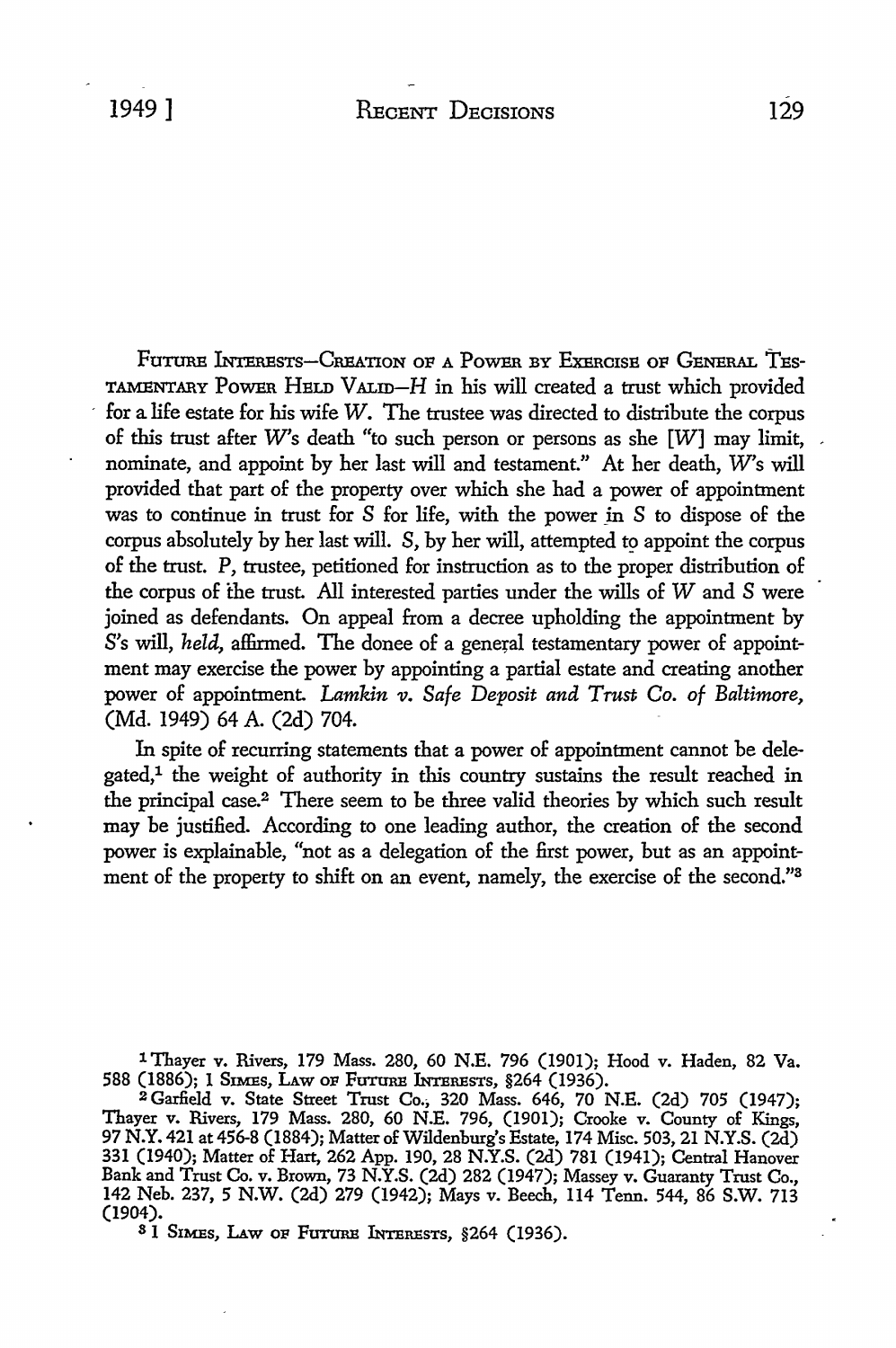Again some courts allow the creation of a second power because the donee of a general power by deed or by will can transfer an entire fee. This being so, it would seem that the donee ought to be permitted to appoint a lesser estate with a power of appointment in the new donee. The original power is exhausted by the appointment and the power that the appointee receives is a distinct and original power, not a delegation of the old.4 The final theory is based on the presumed intent of the donor of the power. Thus it is said that if the donor gives the donee a general power of appointment, it is to be inferred that the donor intended that the donee could appoint the property as freely as he could dispose of his own property. Such freedom includes the creation of powers in other persons.<sup>5</sup> There is, however, at least one state, Kentucky, in which the courts have held that the donee of a general testamentary power of appointment cannot create a second power in the appointee.6 Two main reasons are given for such a decision. First, it is said that if the donee could create a second power, the donee of that power could in turn create a third power and so on indefinitely. This reasoning overlooks the fact that the period of the rule against perpetuities for a general testamentary power is measured from the time of the creation of the original power.<sup>7</sup> If successive powers are created, the rule against perpetuities would eventually be violated and the creation of successive powers would in no event tie up property for longer than the period allowed by law. Second, the donee of a general testamentary power cannot appoint the property to himself.<sup>8</sup> Because of this the Kentucky court apparently felt justified in holding that an attempt to create a second power was a delegation of the original power and a violation of the trust and confidence placed in the donee by the donor. Perhaps the fact that the donee cannot appoint to himself does eliminate the third of the above grounds for holding the creation of the second power a valid exercise of the first but there are at least two other grounds on which the creation of the second power may be sustained. It should also be noted that the Maryland courts, where the principal case was decided, go farther than the Kentucky courts and hold that the donee of a general testamentary power cannot even appoint to his own estate.9 Yet the Maryland court would not follow the Kentucky decision even though a strong argument was made that, because of the similarity

4 Mays v. Beech, supra, note 2.

<sup>5</sup>3 PROPERTY REsTATEMENT, §357, comments (a) and (c) (1940).

<sup>6</sup>DeCharette v. DeCharette, 264 Ky. 525, 94 S.W. (2d) 1018 (1936). The case of Boston Safe Deposit and Trust Co. v. Prindle, 290 Mass. 577, 195 N.E. 793 (1935) is sometimes cited as authority for the position that a donee of a general power cannot create a second power. However the Mass. Supreme Court in Garfield v. State Street Trust Co., supra, note 2, distinguishes the Prindle case and holds that it is not authority for such a position. The cases which hold that a donee of a special power cannot create a second power are not authority for the position of the Kentucky court.

<sup>7</sup>Brown v. Columbia Finance and Trust Co., 123 Ky. 775, 97 S.W. 421 (1906).

s DeCharette v. DeCharette, supra, note 6. ,

<sup>9</sup>Connor v. O'Hara, (Md. 1947) 53 A. (2d) 33. The same rule is applied in Rhode Island. Hooker v. Drayton, 69 R.I. 290, 33 A. (2d) 206 (1943).